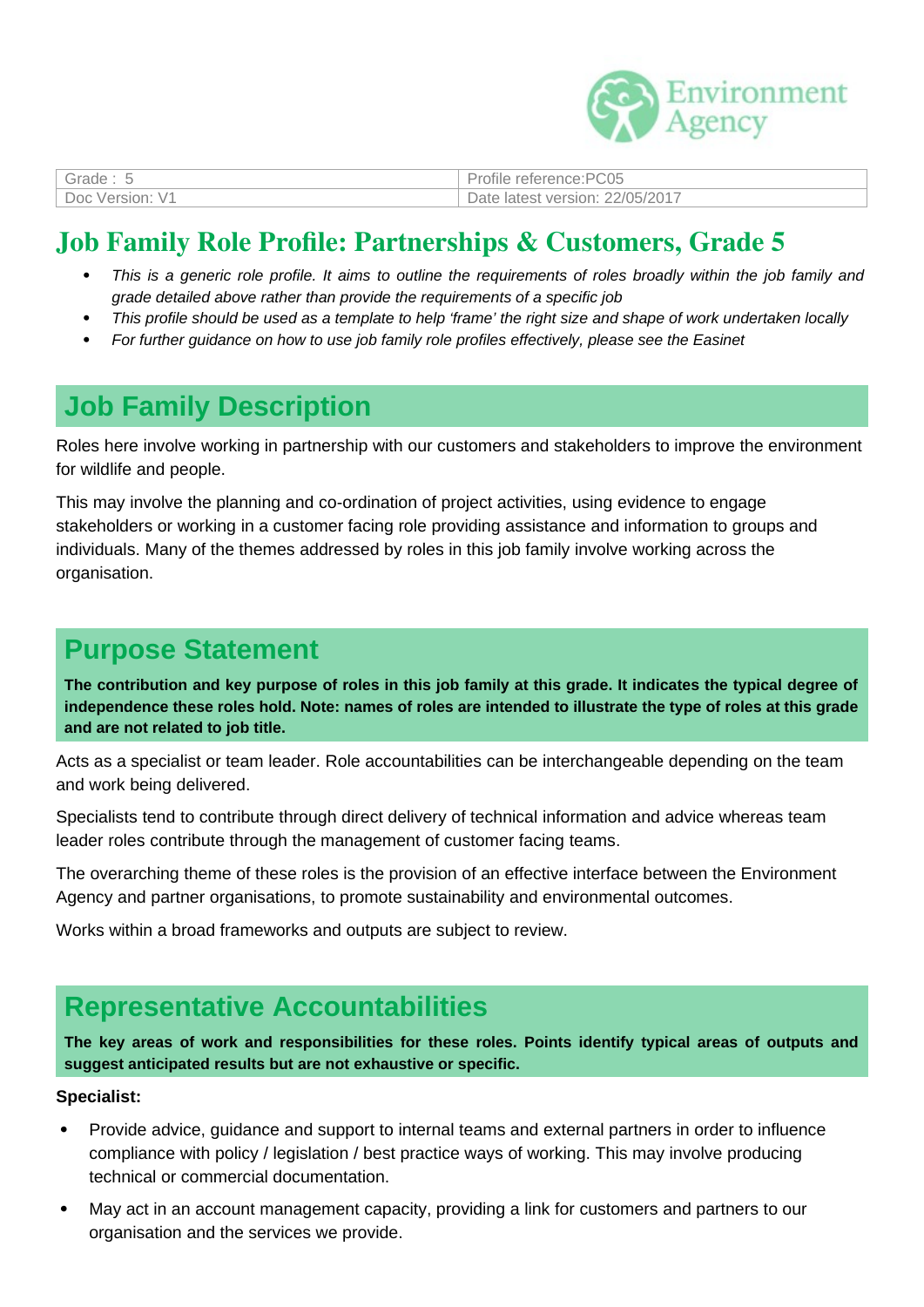

| Grade: 5        | Profile reference:PC05          |
|-----------------|---------------------------------|
| Doc Version: V1 | Date latest version: 22/05/2017 |

#### **Team leaders:**

- Responsible for a team, providing leadership, directing and prioritising delivery of specific partnering and / or customer engagement activities in line with defined plans. Identifies risks to the delivery of priorities, making appropriate actions to resolve issues. Some roles manage external resources.
- Recruit, motivate and develop team members to ensure effective activities. Ensures appropriate skill levels are developed and maintained and team performance is optimised in line with specified team goals.

#### **All roles:**

- May lead or contribute to projects, usually to bring about effective change or improve partnering and / or customer engagement activities.
- Develop strong relationships with stakeholders and customers, internally and externally, to maintain robust partnerships and influence environmental outcomes.

## **Typical skills, knowledge and experience**

**The knowledge, skills and experience indicated usually reflect the minimum levels required for competent performance in the role. Due to the generic nature of job family profiles, detailed requirements need to be specified in supporting documentation, such as the advert.**

- Roles require proven experience, usually gained within a relevant specific field. Depending on the role, this could be regulatory / operational or other relevant expertise / people management / project management.
- Requires detailed understanding of relevant business practices and procedures to enable management of, or planning for, delivery across customer facing teams.
- Roles typically require a relevant degree or equivalent experience.

### **Expectations for these roles**

**Sets relevant expectations for roles by grade, including health and safety, equality and diversity, communications required, quality assurance and level of organisational wide understanding required for role. This section is common to all job families at this grade.**

- Manages health, safety & wellbeing matters by actively promoting awareness and good practice, and ensuring the provision of safe working practices in line with Environment Agency guidance.
- Promotes inclusion by respecting differences in our workforce and works to build a supportive and engaging workplace.
- Required to understand, influence and negotiate with internal and external stakeholders. Needs to understand the audience and communicate at the right level.